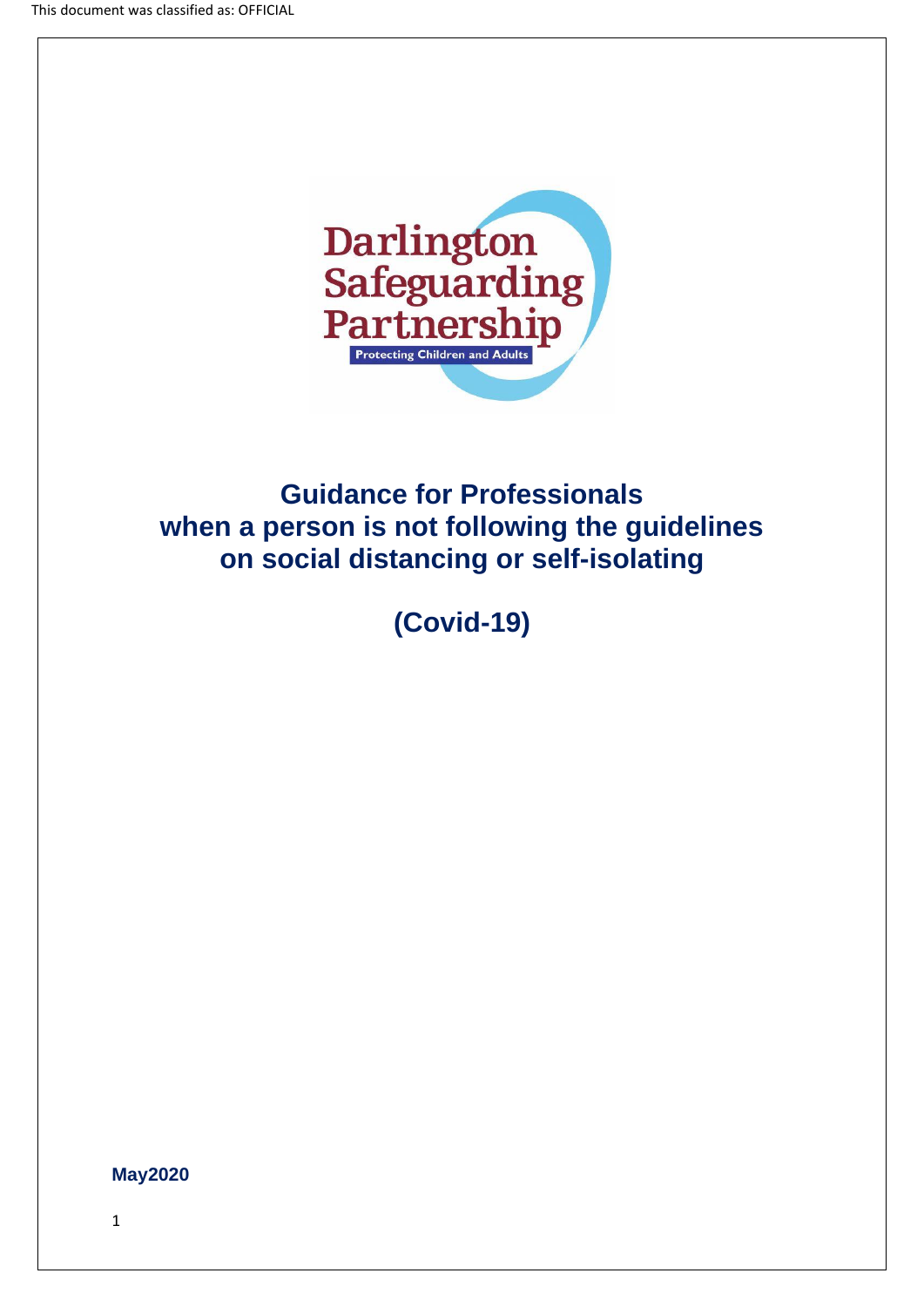## **Version Control**

| <b>Title</b>   | COVID-19 Guidance for Professionals when person not following<br>guidelines |  |
|----------------|-----------------------------------------------------------------------------|--|
| <b>Version</b> | DSP <sub>1</sub>                                                            |  |
| <b>Date</b>    | 4 May 2020                                                                  |  |
| <b>Author</b>  | Safeguarding Partnership                                                    |  |

| <b>Update and Approval Process</b> |              |             |                 |  |
|------------------------------------|--------------|-------------|-----------------|--|
| <b>Version</b>                     | Group/Person | <b>Date</b> | <b>Comments</b> |  |
| DSP1                               |              |             |                 |  |
|                                    |              |             |                 |  |
|                                    |              |             |                 |  |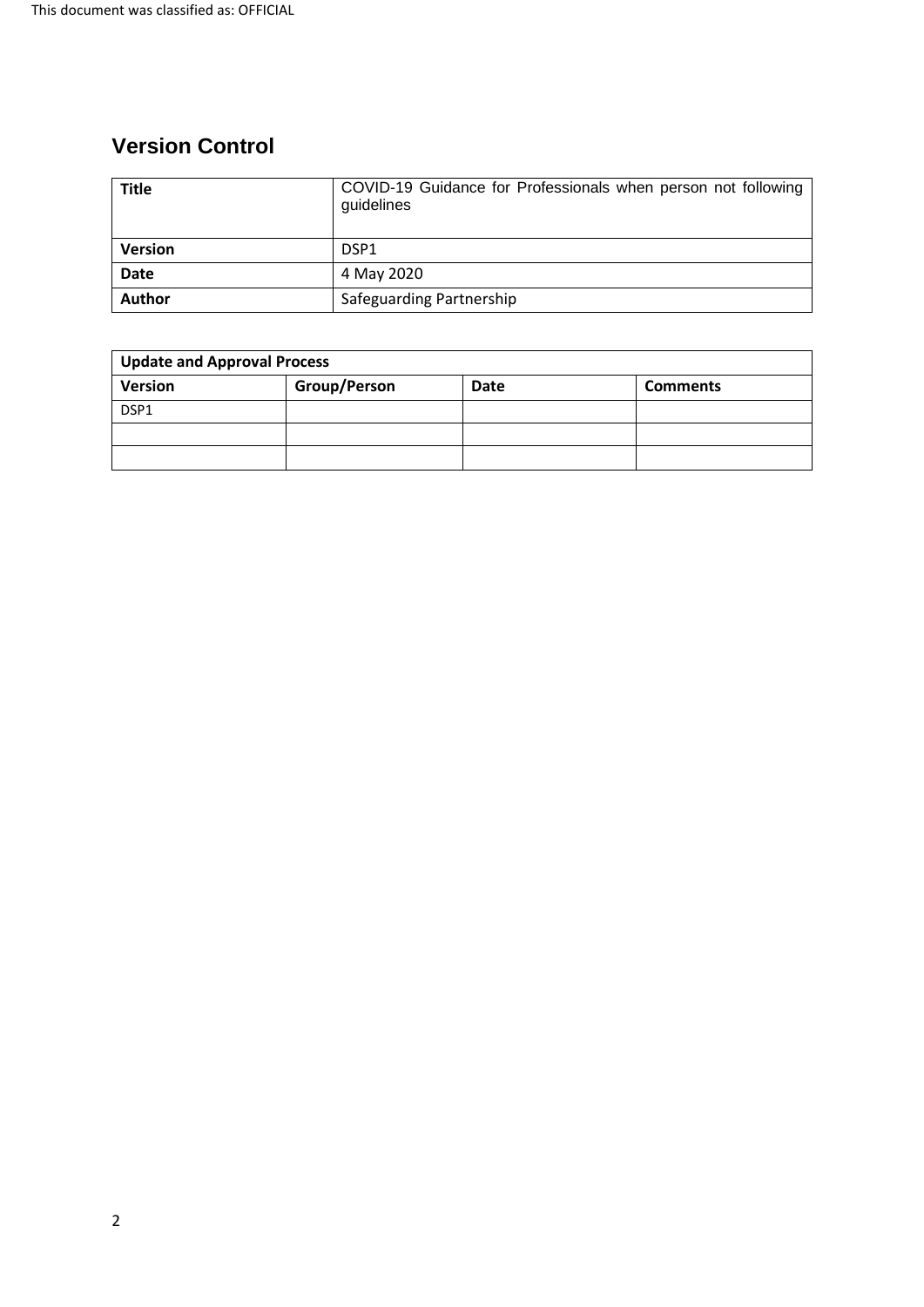### **Introduction**

The following guidance should be read in conjunction with the attached flow diagram and applies when someone with care and support needs who continues to go into the community and fails to respond to the [Government's guidance](https://www.gov.uk/coronavirus) about social distancing or self-isolating due to Covid-19 restrictions.

This may be because they do not understand what they should do due to confusion, a mental health condition or learning difficulty. Please refer to the [Mental Capacity Act 2005](https://www.mentalcapacitylawandpolicy.org.uk/resources-2/covid-19-and-the-mca-2005/)  [guidance note](https://www.mentalcapacitylawandpolicy.org.uk/resources-2/covid-19-and-the-mca-2005/) COVID-19 produced by 33 Essex Chambers and note that the duties and responsibilities under the Mental Capacity Act are unchanged by the Coronavirus Act.

If the person appears to be suffering from a mental disorder, is presenting as a serious risk to themselves or others, and may require admission to hospital for assessment or treatment for a mental disorder, consideration could be given to referring for a [Mental Health Act](https://www.nhs.uk/using-the-nhs/nhs-services/mental-health-services/mental-health-assessments/)  [assessment,](https://www.nhs.uk/using-the-nhs/nhs-services/mental-health-services/mental-health-assessments/) but in most cases, usual processes around the [Mental Capacity Act](https://www.england.nhs.uk/wp-content/uploads/2014/09/guide-for-clinical-commissioning.pdf) 2005 should be applied before other action is considered.

Discuss with family and/or advocate (referring for an advocate if necessary) and attempt to resolve the issues informally first. If this is not possible:

#### **Process for assessment of a person with care and support needs who is not observing social distancing or self-isolation**

- 1) **Assess the person's mental capacity** as best you can, using appropriate social distancing and PPE (DBC [Coronavirus Guidance\)](https://www.darlington.gov.uk/health-and-social-care/public-health/coronavirus/) or check your own organisation's guidance) to establish if they have capacity to make a decision about whether to go out into the community. This will need to include whether the person understands the government's guidance on social distancing and self-isolating, and the consequences of not following these, i.e. potential police action, the risks to themselves and others (for DBC see [MCA Guidance\)](https://www.mentalcapacitylawandpolicy.org.uk/resources-2/covid-19-and-the-mca-2005/).
- 2) **Convene a multi-agency meeting** to discuss the case, involving professionals who are involved with the person. This could include their GP, District Nurse, Social Worker, care provider, housing provider. If existing information suggests the health risks are already high, invite Public Health and the police – Public Health are setting up a case conference process for the most concerning cases where there is a significant public health risk.

During the multi-agency meeting or public health conference, consider the following:

- Is the person showing the symptoms of coronavirus?
- Does the person have mental capacity to understand the social distancing and/or self-isolation guidance? Consider is this a permanent impairment? Do they have fluctuating capacity? Is there potential to change with simple messages e.g. someone with a learning disability.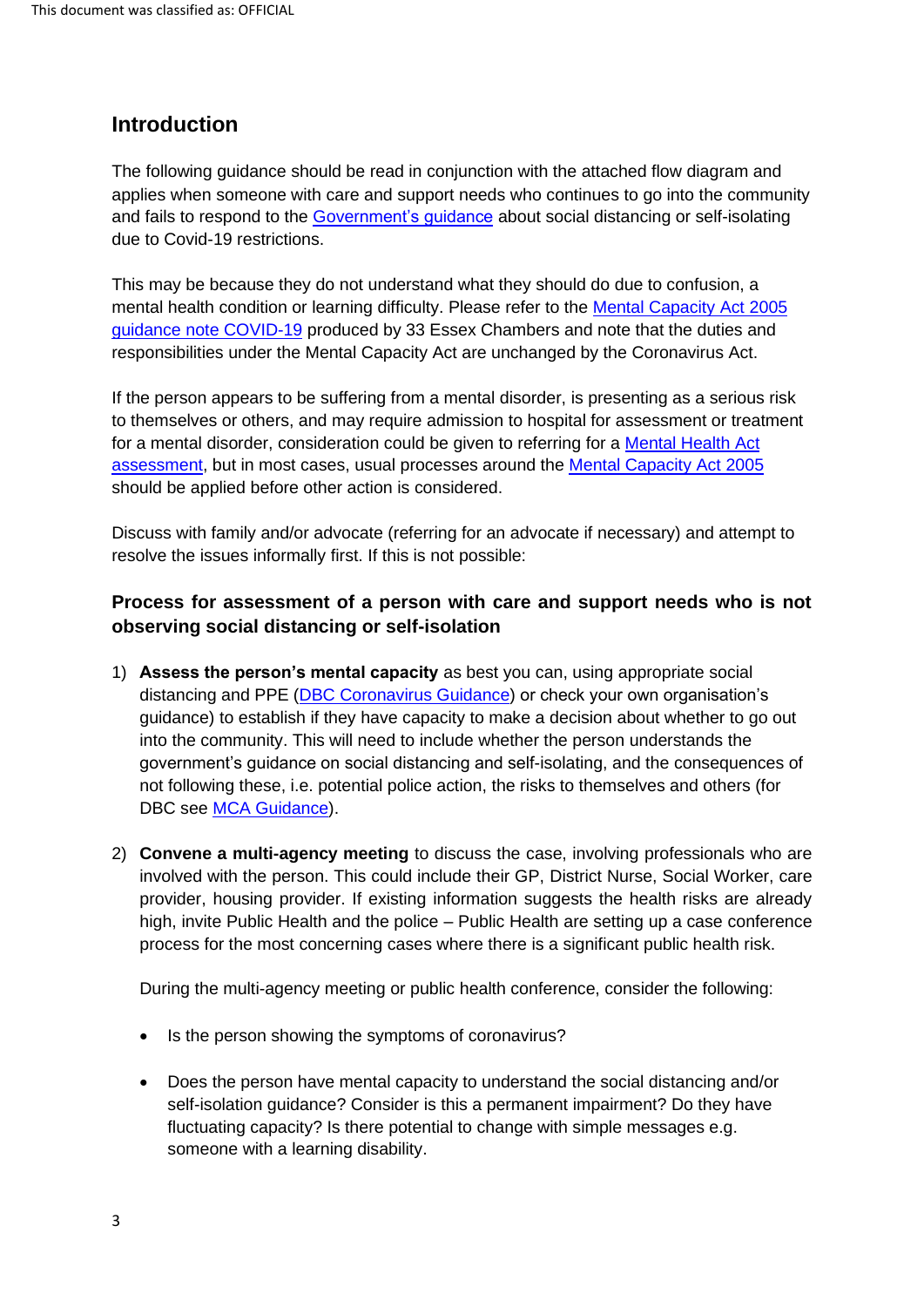- What are the risks to the person from their current behaviour? E.g. how frequently are they going out, where are they going, can they explain their purpose in going out? High risk / low frequency or low risk / high frequency behaviours; adverse reaction from other members of the public; police intervention
- What are the risks to other people from the person's behaviour? E.g. who are they coming in contact with, or likely to come into contact with? Tactile / chatty person or someone who tends to keep quite private anyway? Risks associated with general safety when out, not just coronavirus
- What strengths are there in the person's network or environment which could support them? E.g. family who could help them to self-isolate or accompany them into the community, care provision that could support them to remain at home or accompany them into the community, any interests they could be encouraged to pursue at home.
- What mitigating actions could be taken to reduce the risks using the strengths identified above or other options? Additional support to understand what is happening / key messages, assistive technology, volunteers, support of local community, police checks, additional home support/one to one support, respite care in a residential care provider setting.

Subsequent actions will depend on the outcome of the case conference and risk assessment.

3) If the person **has** capacity to understand the risks to themselves and/or others, they continue to refuse to follow the National Guidance and the **risks to others are high** (e.g. showing symptoms and interacting closely with other people, spitting at others or other behaviours that increase risk, advise the Public Health Officer and the police, for them to consider invoking their powers under the [Coronavirus Act 2020.](https://www.legislation.gov.uk/ukpga/2020/7/schedule/21/part/2/enacted)

If the person has capacity to understand the risks to themselves and/or others, and the **risks to others are low**, offer support to help the person to stay safe. E.g. If they would agree to cover their lower face / keep hands very clean before and after going out? Would they need monitoring in case the level of risk changed?

If the person **lacks** capacity to understand the risks to themselves or others, clearly identify what the risks are and if these are high or low. Best interests' decisions will need to be made around any possible measures, in order to minimise or even remove the risk to themselves / others.

The measures required to ensure someone who lacks capacity self isolates / social distances / limits their contact with others will vary depending on the individual, and in accordance with the Mental Capacity Act must be the **least restrictive** measures to keep them safe.

Occasionally, the measures that will need to be taken to protect the person or others could be extremely restrictive, for example the use of medication where none was used before, increased dosages in existing medication, actual restraint, locking someone in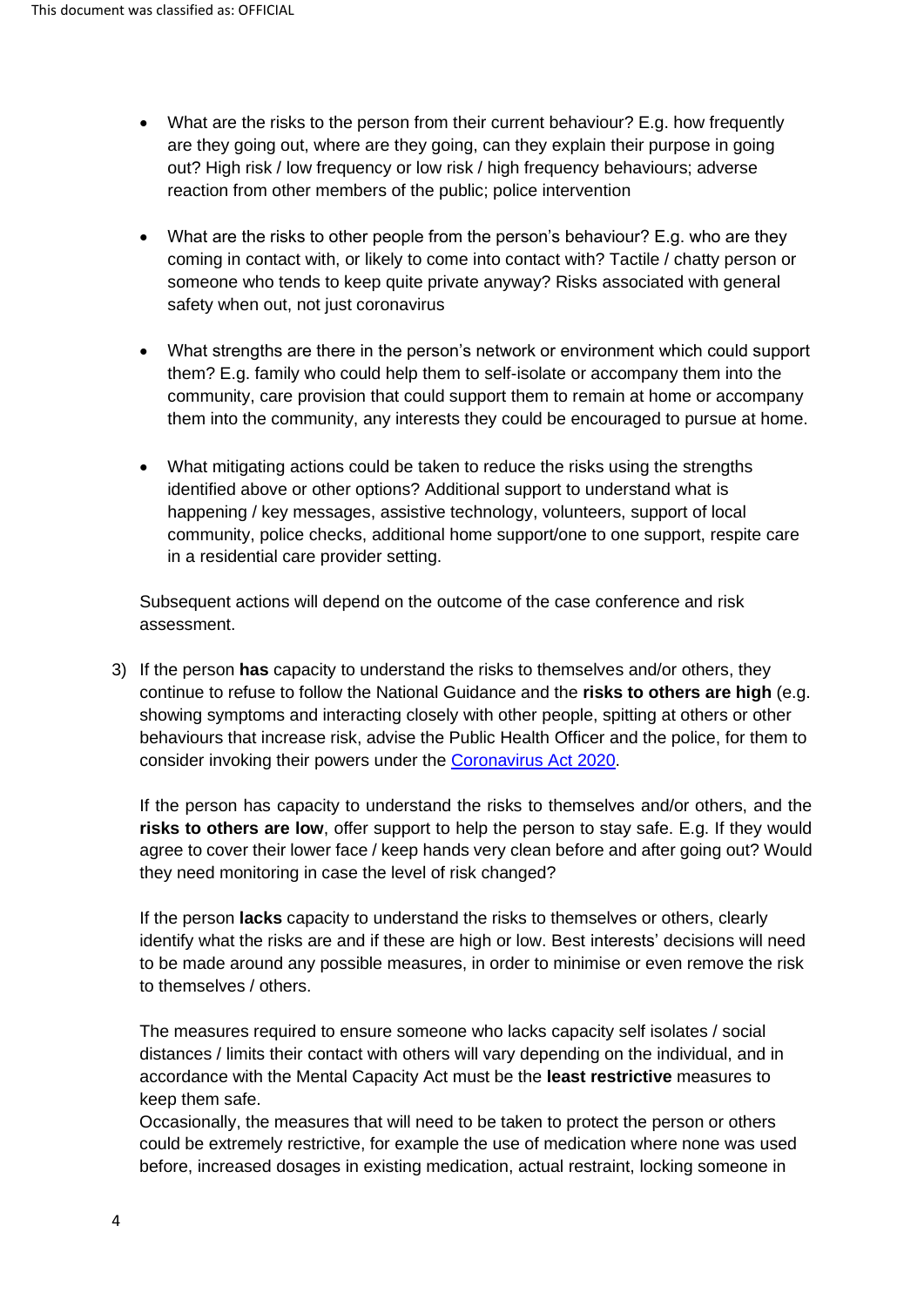their room/house, moving the person temporarily to a residential care setting, and in these circumstances an application for a **Deprivation of Liberty Safeguard** (DoLS) should be made if the person is in a care home or hospital.

If the person is at home, an application would need to be made to the Court of Protection for a **Deprivation of Liberty Order**. If you think this may be applicable, consult with NPLaw; the Court of Protection helpline can also be contacted on: 0207 421 8824 or out of hours 0207 947 6000.

Any changes to a person's care plan MUST be made on the basis of a **Best Interests**  assessment, and the reasons for the decision carefully explained.

- 4) Case Worker to agree with partners how frequently the care plan needs to be reviewed, and to reconvene a case conference to review progress as necessary.
- 5) If the risks to the person or others cannot be managed via a best interest's decision, advise the Public Health Officer and the police, for their consideration of invoking their powers under the [Coronavirus Act 2020.](https://www.legislation.gov.uk/ukpga/2020/7/schedule/21/part/2/enacted)

#### **Additional:**

The following document is published by the Department of Health and Social Care:

[The Mental Capacity Act \(2005\) \(MCA\) and Deprivation of Liberty Safeguards \(DoLS\) During](https://assets.publishing.service.gov.uk/government/uploads/system/uploads/attachment_data/file/878910/Emergency_MCA_DoLS_Guidance_COVID19.pdf)  [the Coronavirus \(COVID-19\) Pandemic Guidance for Hospitals, Care Homes and](https://assets.publishing.service.gov.uk/government/uploads/system/uploads/attachment_data/file/878910/Emergency_MCA_DoLS_Guidance_COVID19.pdf)  [Supervisory Bodies \[v0.1\]](https://assets.publishing.service.gov.uk/government/uploads/system/uploads/attachment_data/file/878910/Emergency_MCA_DoLS_Guidance_COVID19.pdf) (Published 09 April 2020)

It provides the following guidance at paragraphs 30 and 31:

If it is suspected or confirmed that a person who lacks the relevant mental capacity has become infected with COVID-19, it may be necessary to restrict their movements. In the first instance, those caring for the person should explore the use of the MCA as far as possible if they suspect a person has contracted COVID-19. The following principles provide a guide for which legislation is likely to be most appropriate:

- a) The person's past and present wishes and feelings, and the views of family and those involved in the person's care should always be considered.
- b) If the measures are in the person's best interests, then a best interest decision should be made under the MCA.
- c) If the person has a DoLS authorisation in place, then the authorisation may provide the legal basis for any restrictive arrangements in place around the measures taken. Testing and treatment should then be delivered following a best interest decision.
- d) If the reasons for the isolation are purely to prevent harm to others or the maintenance of public health, then Public Health Officer powers should be used.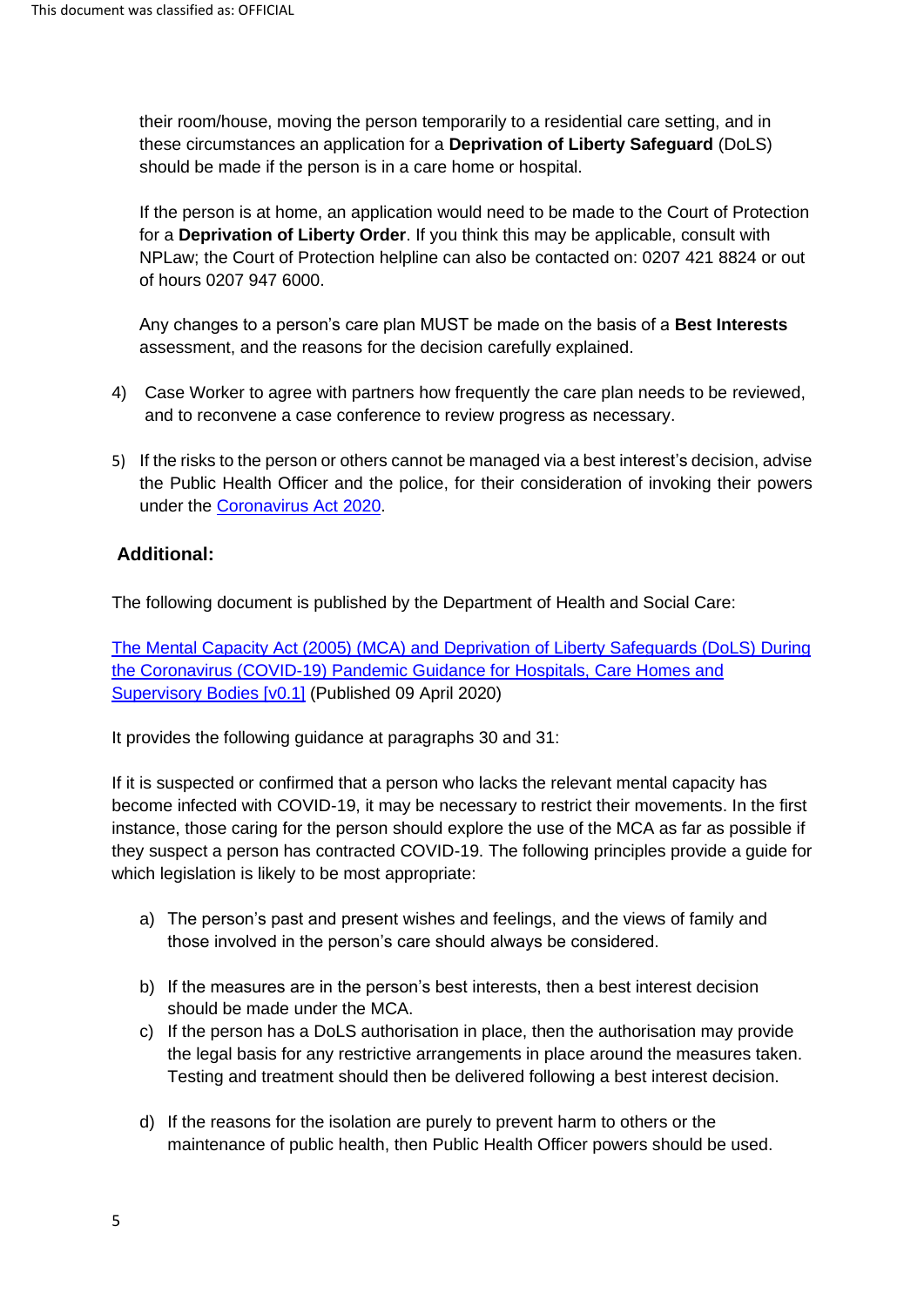e) If the person's relevant capacity fluctuates, the public health officer powers may be more appropriate.

If the public health powers are more appropriate, then decision makers should contact their local health protection teams.

Contact details for referring to the public health officers are at this link (North East of England): PHE North East contacts.

**04 May 2020**